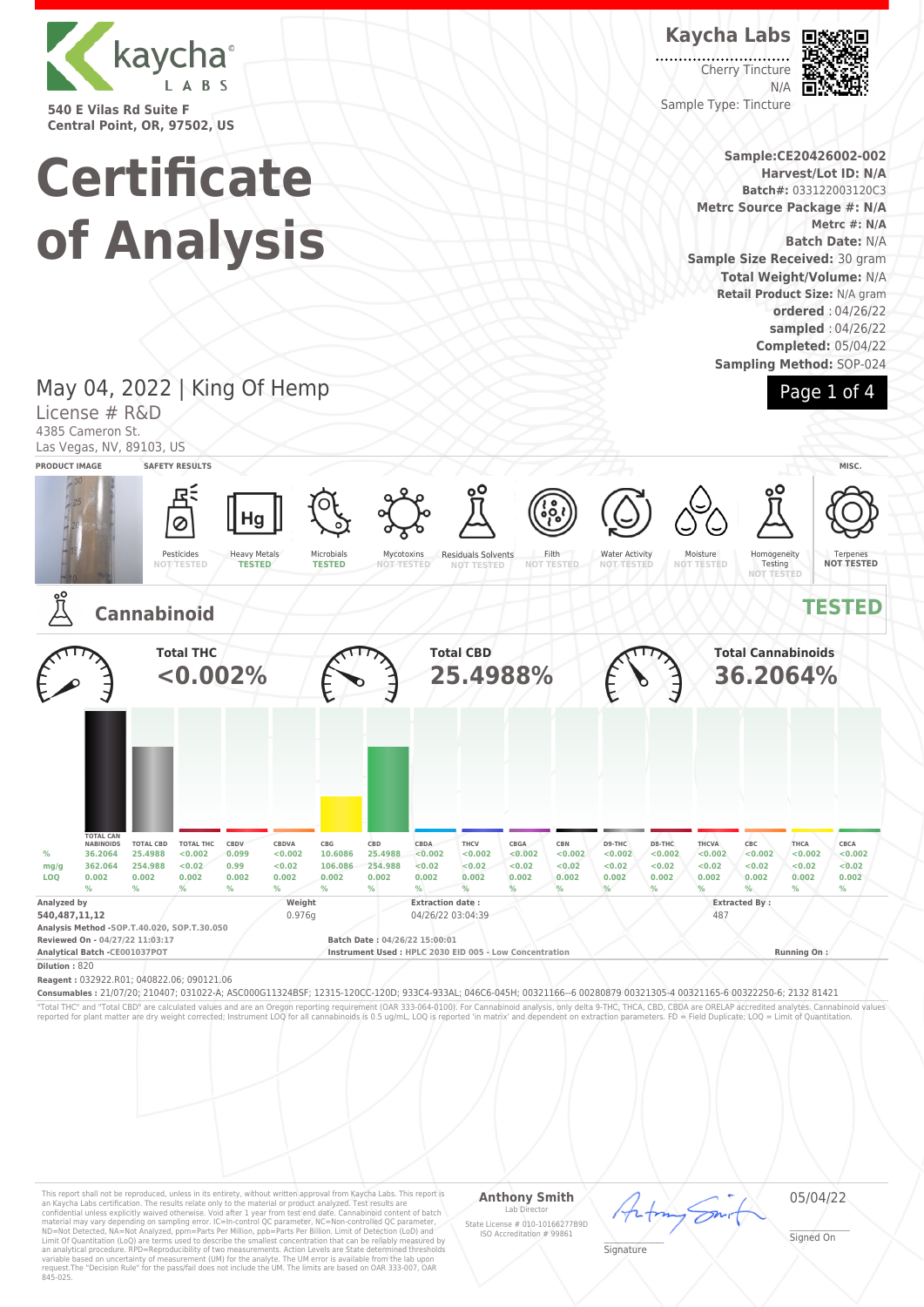

**540 E Vilas Rd Suite F Central Point, OR, 97502, US** **Kaycha Labs**

Cherry Tincture N/A



Sample Type : Tincture

## **Certificate of Analysis**

**Microbial TESTED**

**King Of Hemp**

१०६

4385 Cameron St. Las Vegas, NV, 89103, US **Telephone:** (541) 414-7563 **Email:** tpadula@hempinc.com **License # :** R&D

**Sample : CE20426002-002 Harvest/Lot ID: N/A Batch# :** 033122003120C3 **Sampled :** 04/26/22 **Odered :** 04/26/22

**Sample Size Received :** 30 gram **Total Weight/Volume :** N/A **Completed :** 05/04/22 **Expires:** 05/04/23 **Sample Method :** SOP-024



| づ                               | PHULVMIUI                                    |           |                         |                                                                 | .                    |                        |
|---------------------------------|----------------------------------------------|-----------|-------------------------|-----------------------------------------------------------------|----------------------|------------------------|
| Analyte                         |                                              | LOO       | <b>Units</b>            | <b>Result</b>                                                   | Pass $/$<br>Fail     | <b>Action</b><br>Level |
| <b>ASPERGILLUS FLAVUS</b>       |                                              |           |                         | Not Present                                                     | <b>TESTED</b>        |                        |
| <b>ASPERGILLUS FUMIGATUS</b>    |                                              |           |                         | Not Present                                                     | <b>TESTED</b>        |                        |
| <b>ASPERGILLUS TERREUS</b>      |                                              |           |                         | Not Present                                                     | <b>TESTED</b>        |                        |
| <b>ASPERGILLUS NIGER</b>        |                                              |           |                         | Not Present                                                     | <b>TESTED</b>        |                        |
| <b>STEC E COLI</b>              |                                              |           |                         | Not Present                                                     | <b>TESTED</b>        |                        |
| <b>SALMONELLA SPP</b>           |                                              |           |                         | Not Present                                                     | <b>TESTED</b>        |                        |
|                                 | TOTAL YEAST & MOLD-TYM (CFU/G)               | 100       | CFU/q                   | < 100                                                           | <b>TESTED</b>        |                        |
|                                 | Analysis Method - SOP.T.40.041, SOP.T.40.043 |           |                         |                                                                 |                      |                        |
| Instrument Used:<br>Running on: | Analytical Batch - CE001039MIC               |           |                         | Reviewed On: 05/04/22 14:43:42<br>Batch Date: 04/27/22 12:38:59 |                      |                        |
| Analyzed by:<br>NΑ              | Weight:                                      | <b>NA</b> | <b>Extraction date:</b> | <b>NA</b>                                                       | <b>Extracted by:</b> |                        |
| Dilution: 1                     |                                              |           |                         |                                                                 |                      |                        |
| Reagent:                        |                                              |           |                         |                                                                 |                      |                        |

**Consumables :**

Total Yeast & Mold (TYM) and Aerobic Plate Count (APC) are quantitatively determined by dilution and plating on 3M Petrifilm. TNTC = >25,000 CFU/g. Not a TNI or ISO accredited assay. Microbiological testing for Shiga-Toxin-E-coli (STEC), Salmonella and pathogenic Aspergillus species are performed using PathogenDx DetectX PCR microarray technology, with positive and negative controls for each analytical batch (SOP.T.40.043). Results are reported as either present/absent in 1 gram of sample. Salmonella spp and Aspergillus species are validated as present/absent by species specific gene amplification. Presence/absence of STEC is validated by amplification and detection of E. coli OR E. coli/Shigella specific gene AND amplification/detection of one-or-both STX1 & STX2 genes (non-STEC E. coli are not reported).Total Yeast & Mold (TYM) and Aerobic Plate Count (APC) are quantitatively determined by dilution and plating on 3M Petrifilm. Not a TNI or ISO accredited assay

| Analysis Method - $TNTC = 25,000 CFU/q$<br>Analytical Batch - CE001045TYM<br><b>Instrument Used:</b><br>Running on: |         | Reviewed On: 05/02/22 15:58:07<br>Batch Date: 05/02/22 10:57:07 |                      |  |
|---------------------------------------------------------------------------------------------------------------------|---------|-----------------------------------------------------------------|----------------------|--|
| Analyzed by:                                                                                                        | Weight: | <b>Extraction date:</b>                                         | <b>Extracted by:</b> |  |
| <b>NA</b>                                                                                                           |         | <b>NA</b>                                                       | <b>NA</b>            |  |

**Dilution :** 1 **Reagent :** 021221.08

**Consumables :** 12315-120CC-120D; 370-0700

Total Yeast & Mold (TYM) and Aerobic Plate Count (APC) are quantitatively determined by dilution and plating on 3M Petrifilm. TNTC = >25,000 CFU/g. Not a TNI or ISO accredited assay

| <b>u - u</b>   |           |           |                        |              |           |                                     |       |
|----------------|-----------|-----------|------------------------|--------------|-----------|-------------------------------------|-------|
| Metal          |           |           | <b>LOO</b>             | <b>Units</b> |           | <b>Result Pass / Action</b><br>Fail | Level |
| <b>ARSENIC</b> |           |           | 0.005                  | ppm          | $<$ LOQ   | <b>TESTED</b>                       | 0.2   |
| <b>CADMIUM</b> |           |           | 0.004                  | ppm          | $<$ LOQ   | <b>TESTED</b>                       | 0.2   |
| <b>MERCURY</b> |           |           | 0.01                   | ppm          | $<$ LOO   | <b>TESTED</b>                       | 0.1   |
| LEAD           |           |           | 0.03                   | ppm          | $<$ LOO   | <b>TESTED</b>                       | 0.5   |
| Analyzed by    | Weight    |           | <b>Extraction date</b> |              |           | <b>Extracted By</b>                 |       |
|                | <b>NA</b> | <b>NA</b> |                        |              | <b>NA</b> |                                     |       |

**Heavy Metals TESTED**

**Analysis Method -SOP.T.40.050, SOP.T.30.052 Analytical Batch -8056 | Reviewed On - 05/04/22 14:40:39 Instrument Used :**

**Running On : | Batch Date :**

**Dilution :** 1 **Reagent :**

#### **Consumables :**

Heavy Metals screening is performed using ICP-MS (Inductively Coupled Plasma – Mass Spectrometry), screening down to below single digit ppb for regulated heavy metals. Not a TNI or ISO accredited assay.

Metals sample testing was performed at Kaycha Labs Tennessee, ISO17025 (Knoxville, TN); See notes for analytical batch and sample ID traceability.

This report shall not be reproduced, unless in its entirety, without written approval from Kaycha Labs. This report is<br>an Kaycha Labs certification. The results relate only to the material or product analyzed. Test result

#### **Anthony Smith**  $Lah$

State License # 010-10166277B9D ISO Accreditation # 99861



\_\_\_\_\_\_\_\_\_\_\_\_\_\_\_\_\_\_\_ Signature

\_\_\_\_\_\_\_\_\_\_\_\_\_\_\_\_\_\_\_ Signed On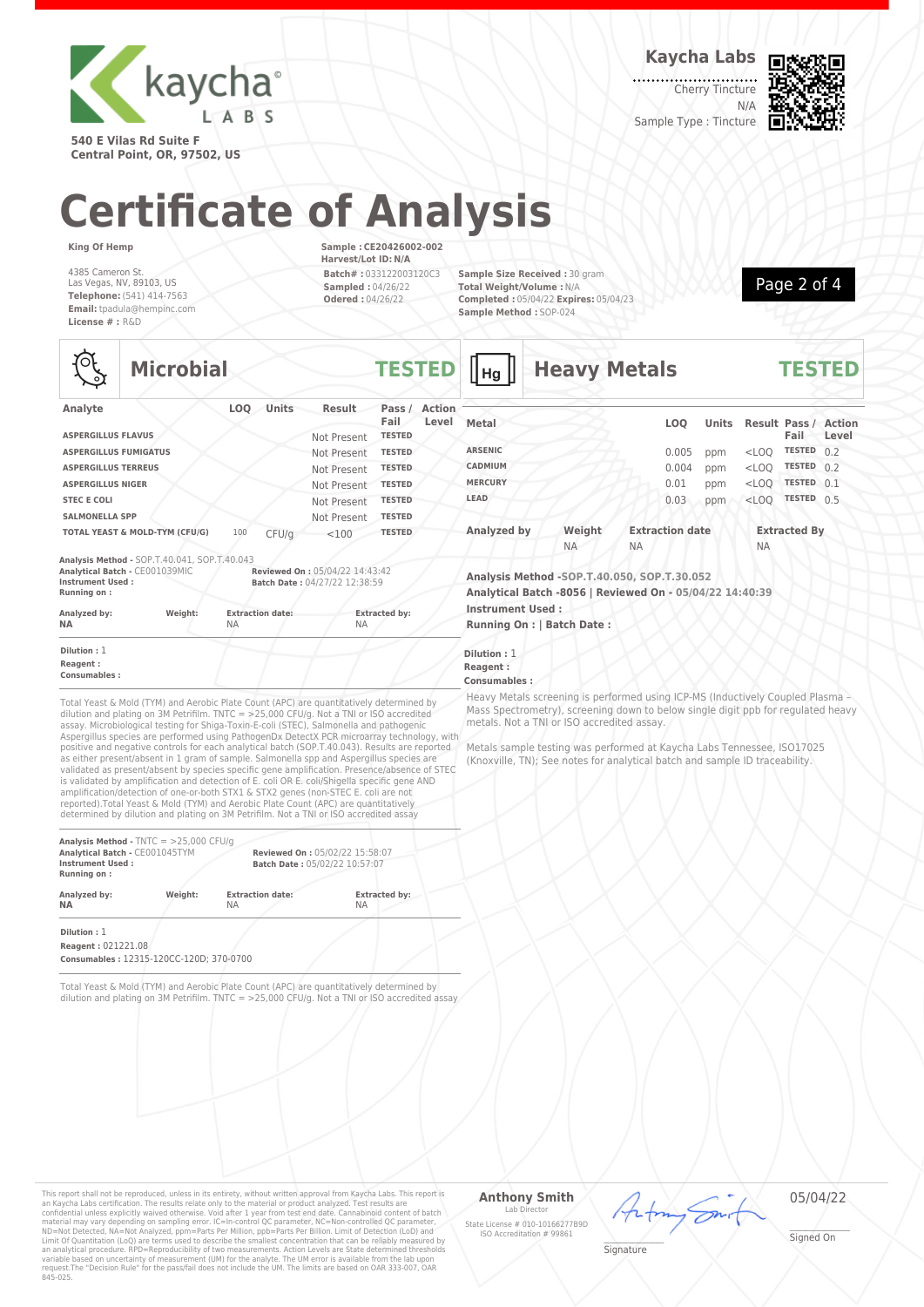

. . . . . . . . . . . . . . . . . . Cherry Tincture N/A Sample Type : Tincture



Page 3 of 4

## **POTENCY BATCH QC REPORT**

**METHOD BLANK**

| <b>Cannabinoid</b> | <b>LOO</b> | <b>Result</b> | <b>Units</b> |
|--------------------|------------|---------------|--------------|
| <b>D9-THC WET</b>  | 0.002      | $\Omega$      | $\%$         |
| <b>THCA WET</b>    | 0.002      | $\mathbf{0}$  | $\%$         |
| CBD_WET            | 0.002      | $\Omega$      | $\%$         |
| <b>CBDA WET</b>    | 0.002      |               | $\%$         |
| <b>CBN_WET</b>     | 0.002      | $\mathbf{0}$  | $\%$         |
| <b>CBDV WET</b>    | 0.002      | $\Omega$      | $\%$         |
| <b>D8-THC WET</b>  | 0.002      |               | $\%$         |
| THCV_WET           | 0.002      | 0             | $\%$         |
| <b>CBG_WET</b>     | 0.002      | $\mathbf{0}$  | $\%$         |
| <b>CBGA_WET</b>    | 0.002      |               | $\%$         |
| <b>CBC WET</b>     | 0.002      |               | $\%$         |
| <b>CBDVA_WET</b>   | 0.002      |               | $\%$         |
| THCVA_WET          | 0.002      |               | $\%$         |
| <b>CBC-A WET</b>   | 0.002      | $\Omega$      | $\%$         |

#### **Analytical Batch - CE001037POT**

**Instrument Used : HPLC 2030 EID 005 - Low Concentration**

| 17 |  |
|----|--|
|----|--|

Å

| <b>Cannabinoid</b> | <b>LOQ</b> | <b>Recovery</b> | <b>Units</b>  | <b>Recovery Limits</b> |
|--------------------|------------|-----------------|---------------|------------------------|
| <b>CBG WET</b>     | 0.002      | 98              | $\%$          | 80-120                 |
| CBD_WET            | 0.002      | 103.7           | $\frac{0}{0}$ | 90-110                 |
| <b>CBDA WET</b>    | 0.002      | 102.4           | $\%$          | 90-110                 |
| <b>CBGA_WET</b>    | 0.002      | 103.8           | $\%$          | 80-120                 |
| <b>CBN_WET</b>     | 0.002      | 105.8           | $\%$          | 80-120                 |
| <b>D9-THC WET</b>  | 0.002      | 104.7           | $\frac{0}{0}$ | 90-110                 |
| <b>D8-THC WET</b>  | 0.002      | 100.7           | $\frac{0}{0}$ | 90-110                 |
| <b>CBC_WET</b>     | 0.002      | 104             | $\frac{0}{0}$ | 80-120                 |
| THCA_WET           | 0.002      | 102.8           | $\%$          | 90-110                 |
| <b>CBC-A WET</b>   | 0.002      | 103.1           | %             | 80-120                 |

**Analytical Batch - CE001037POT Instrument Used : HPLC 2030 EID 005 - Low Concentration**

This report shall not be reproduced, unless in its entirety, without written approval from Kaycha Labs. This report is<br>an Kaycha Labs certification. The results relate only to the material or product analyzed. Test result

#### **Anthony Smith** Lab D

State License # 010-10166277B9D ISO Accreditation # 99861

05/04/22

Ön

\_\_\_\_\_\_\_\_\_\_\_\_\_\_\_\_\_\_\_ Signature

<sup>L</sup>

\_\_\_\_\_\_\_\_\_\_\_\_\_\_\_\_\_\_\_ Signed On